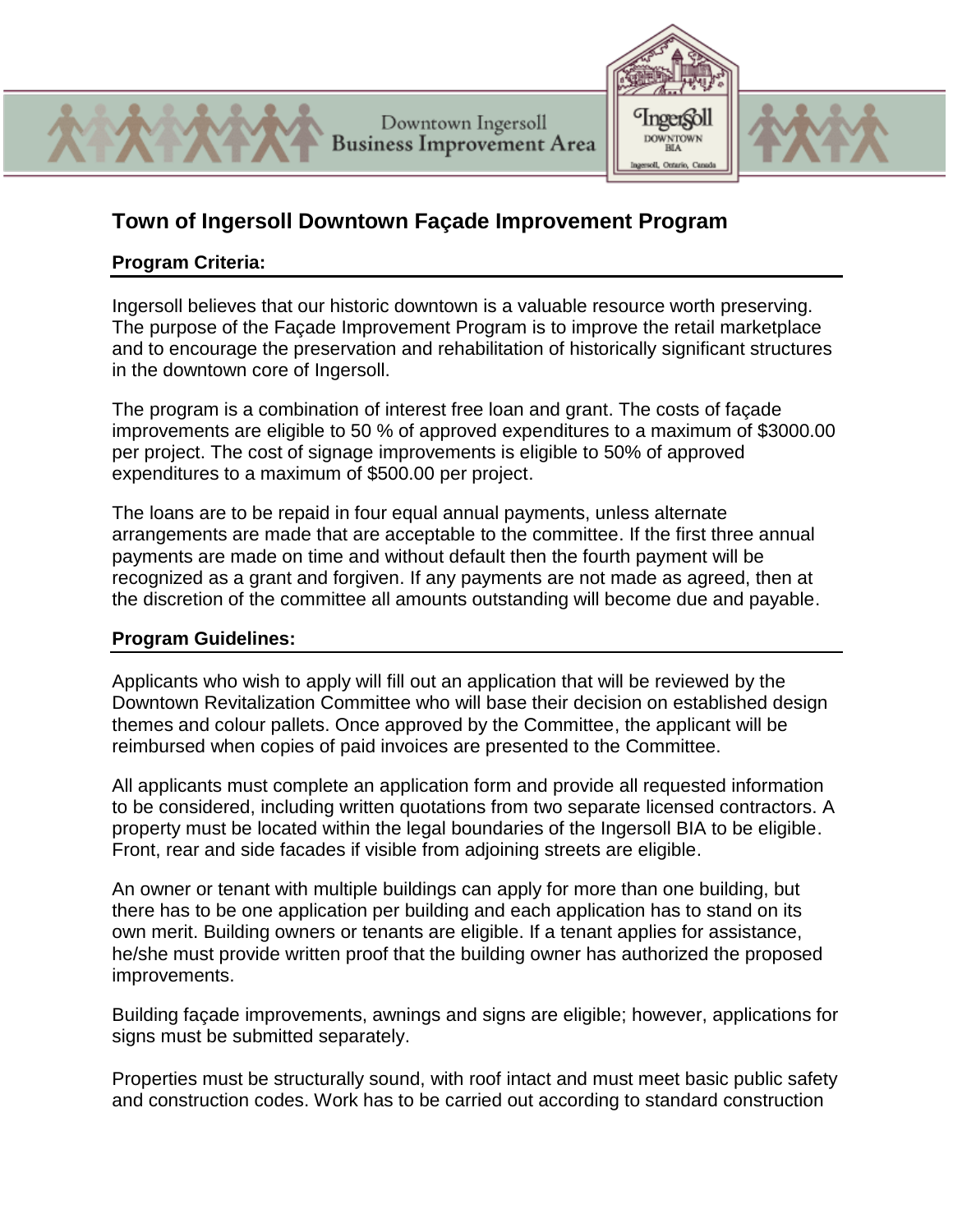and safety practices. Proposed improvements must comply with all applicable building and zoning codes. All required permits must be obtained prior to the start of any construction. All out of pocket closing costs and fees will be responsibility of applicant.

## **Application Process:**

Each applicant who applies will be subject to the following process:

- 1. Applicant will file a written application with the Downtown Revitalization Committee indicating:
	- a. Type of improvements to be undertaken; and
	- b. Reason(s) for undertaking the improvements
- 2. The Downtown Revitalization Committee will meet with the applicant to determine if the following application criteria are met:
	- a. The design plan for improvements preserves or improves the historical architecture of the building;
	- b. The colours to be used coincide with recommended pallets or a colour pallet that complements approved colours and is acceptable to the Committee;
	- c. The method, timing, and phasing of the improvements fall within the accepted timeframe of the project; and
	- d. All applications include a picture of the façade to be worked on and two written quotes from two licensed contractors including estimated timeline for work to be undertaken
- 3. After an application has been received and meeting with applicant completed, the Committee will review the merits of each application on the basis of:
	- a. The scope of the project and its fit with the overall objectives of the façade/signage program; and
	- b. Committee's satisfaction that the project meets and will follow the program criteria
- 4. After approval of the application, successful applicants will have to complete all work according to the following requirements:
	- a. Work to be carried out according to standard construction and safety practices;
	- b. All work to be completed within a one year period; and
	- c. Submit to a final inspection by the Committee to ensure that the project has been completed according to the approved design plan
- 5. If approved, and after the completion of work and the inspection by the Committee, the applicant will be reimbursed on faced improvements at a rate of 50% of approved costs to a maximum of \$3,000.00 and on signage at a rate of 50% of approval costs to a maximum of \$500.00. All reimbursement will be made upon receipt of paid invoices.